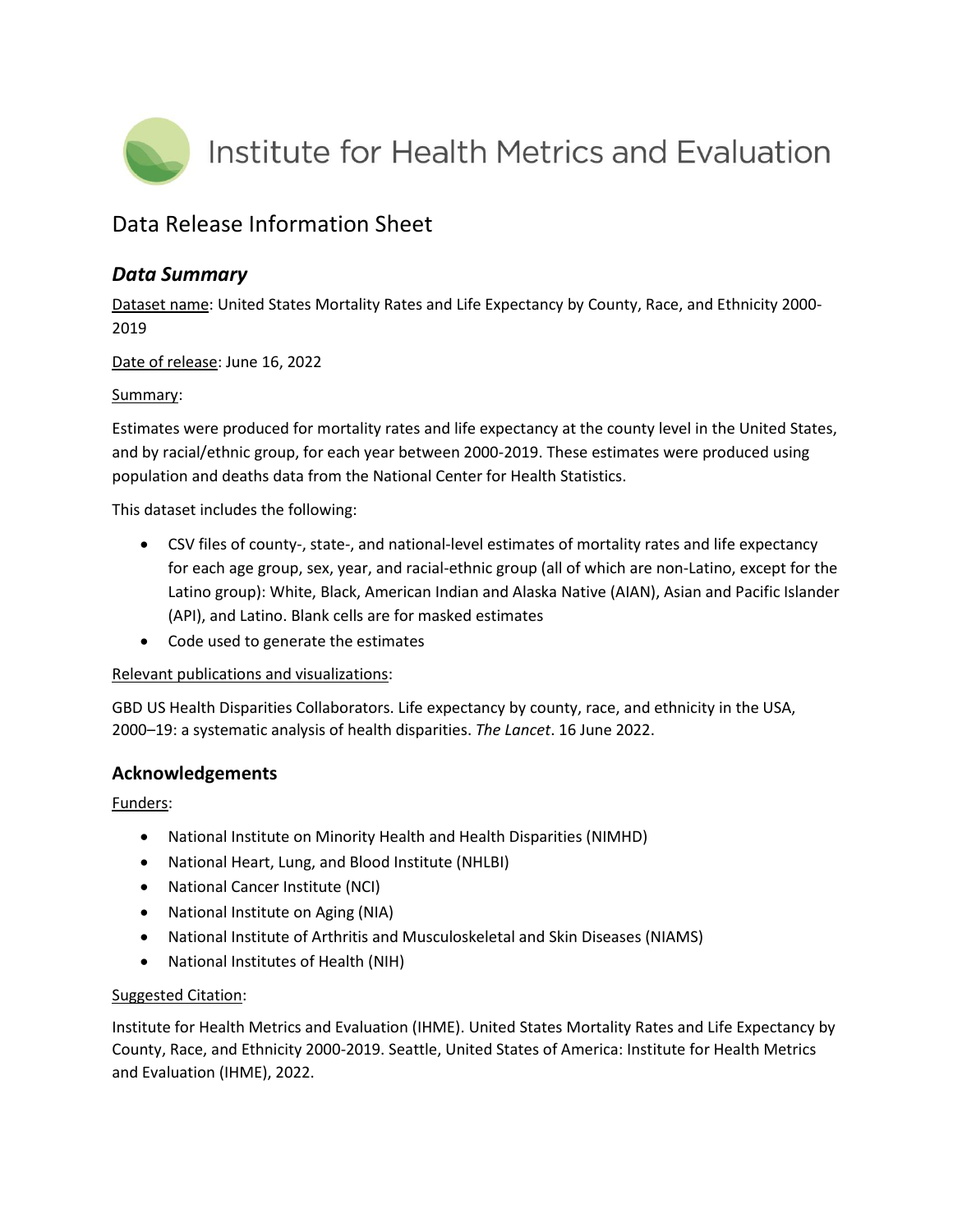# *Data Files Information*

**Note**:

- Mortality rate estimates are in files with "MX" in the name (e.g., IHME\_USA\_LE\_COUNTY\_RACE\_ETHN\_2000\_2019\_MX\_2017\_FEMALE\_Y2022M06D16.CSV)
- Life expectancy estimates are in files with "LT" in the name (e.g., IHME\_USA\_LE\_COUNTY\_RACE\_ETHN\_2000\_2019\_LT\_2002\_MALE\_Y2022M06D16.CSV)

### **Variable Information**

| Variable      | <b>Variable Label</b> | <b>Variable Definition</b>                                          |
|---------------|-----------------------|---------------------------------------------------------------------|
| measure_id    | Measure ID            | A unique numeric identifier for the measure                         |
|               |                       | generated and stored in an IHME database of                         |
|               |                       | data dimensions.                                                    |
| measure_name  | <b>Measure Name</b>   | The measure (indicator) for the estimate.                           |
| location_id   | Location ID           | A unique numeric identifier for the location                        |
|               |                       | generated and stored in an IHME database of                         |
|               |                       | data dimensions.                                                    |
| location_name | <b>Location Name</b>  | The location for the estimate.                                      |
| fips          | <b>FIPS Code</b>      | The FIPS code for the estimate.                                     |
| race_id       | Race/ethnicity ID     | A unique numeric identifier for the                                 |
|               |                       | race/ethnicity generated and stored in an IHME                      |
|               |                       | database of data dimensions.                                        |
| race_name     | Race/ethnicity name   | The race/ethnicity for the estimate. All groups                     |
|               |                       | besides Latino and Total are non-Latino (e.g.<br>non-Latino White). |
|               |                       | Values: Total, Latino, Black. White, AIAN                           |
|               |                       | [American Indian and Alaska Native], API [Asian                     |
|               |                       | and Pacific Islander]                                               |
| sex_id        | Sex ID                | A unique numeric identifier for the sex                             |
|               |                       | generated and stored in an IHME database of                         |
|               |                       | data dimensions.                                                    |
| sex_name      | Sex Name              | The gender for the estimate.                                        |